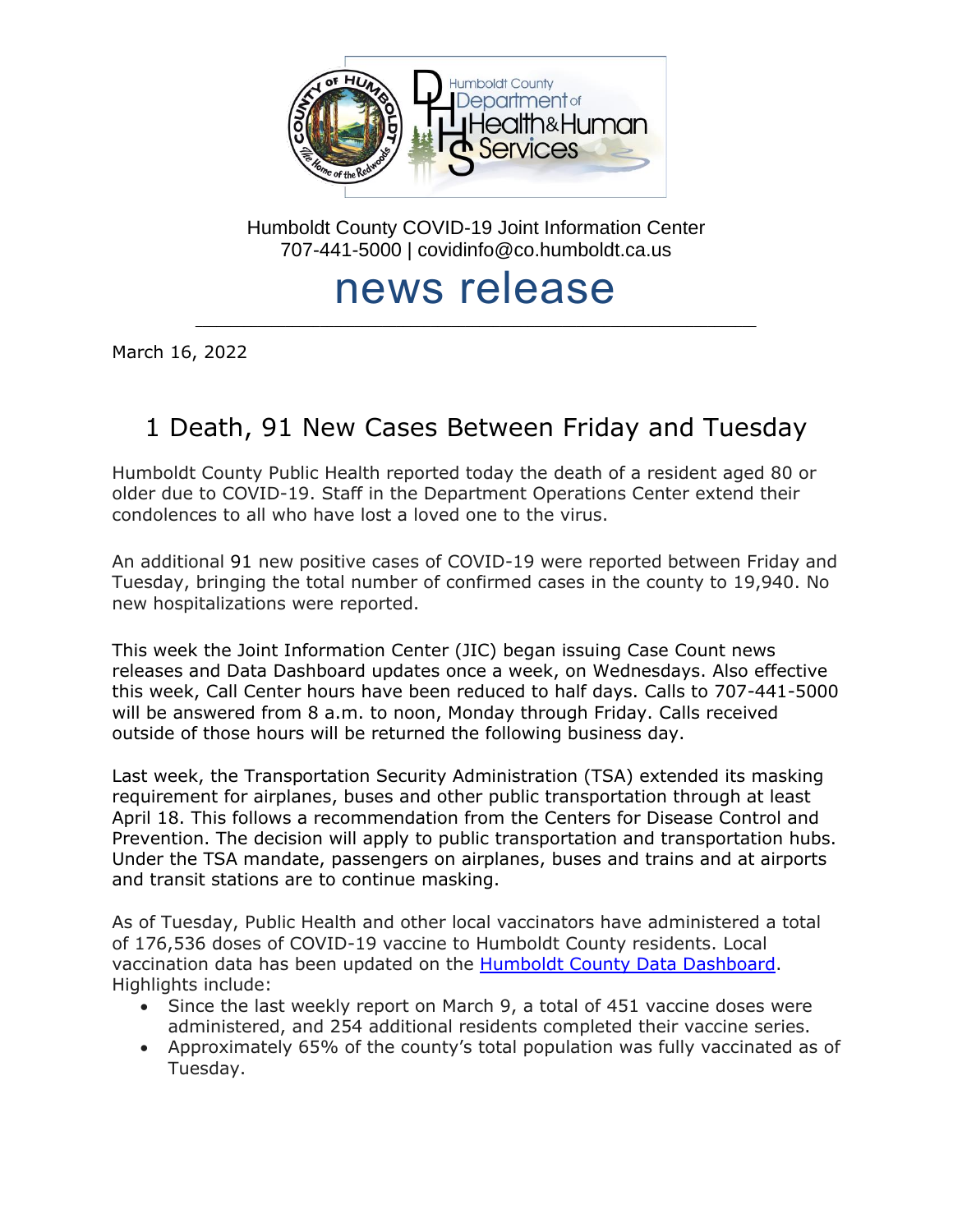• A total of 88,331 eligible residents, or nearly 69% of the county's population aged 5 and older, were fully vaccinated. Just over 6% of the county's total population has been partially vaccinated as of this reporting period.

Severe outcomes from COVID-19 continue to be more frequent among unvaccinated individuals. The graphs below depict average weekly case rates and weekly hospitalizations and deaths in unvaccinated and fully vaccinated local residents.



As depicted in the graph above for the period from May 30, 2021, to March 6, 2022, 19 deaths of fully vaccinated Humboldt County residents from COVID-19 were reported. The average age of those deaths was 80. During that same period, 59 deaths of unvaccinated residents were reported. The average age of those deaths was 68. During that same period, 75 fully vaccinated residents were hospitalized with an average age of 73. An additional 282 unvaccinated individuals were hospitalized with an average age of 59. View a more detailed depiction of the [hospitalization and death rates graph](https://humboldtgov.org/DocumentCenter/View/105631/Hospitalization-MortalityRatesByVaccinationStatus_WeeklyAvg---20220316-PDF) here.

The current seven-day average case rate in Humboldt County is approximately nine, meaning that for every 100,000 residents, approximately nine tested positive daily over the last seven days. Case rates vary considerably by vaccination status,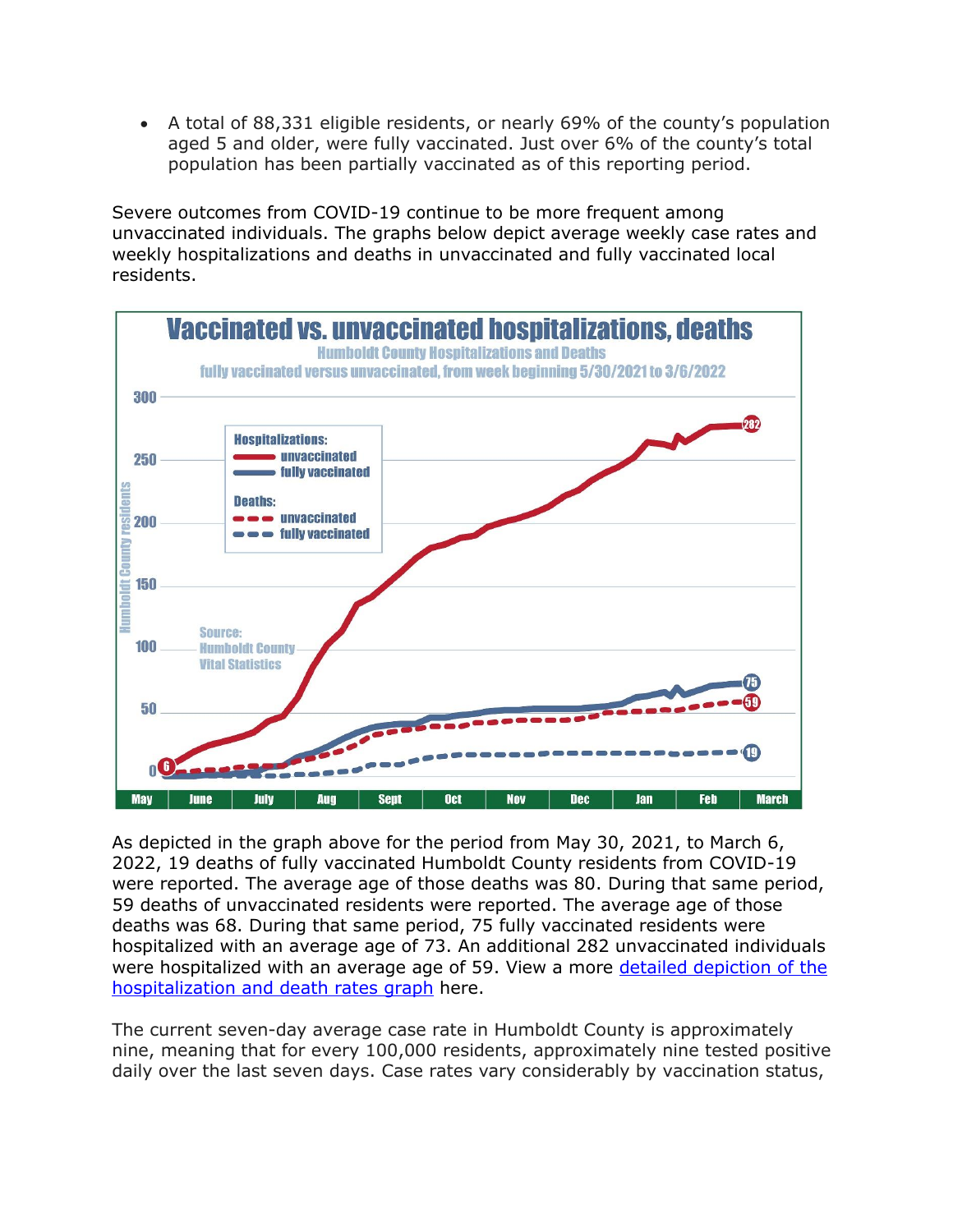as illustrated in the graph below, which depicts average weekly case rates since January 2021 in unvaccinated and fully vaccinated residents.



In the graph depicted above for the most recent reporting period ending March 6, the seven-day average case rate is six per 100,000 residents for fully vaccinated individuals and five per 100,000 residents for unvaccinated individuals. View a more [detailed depiction of the case](https://humboldtgov.org/DocumentCenter/View/105632/COVIDrates_InfoGraphic_20220316-PDF) rate graph here. Local data varies from [state](https://covid19.ca.gov/state-dashboard/#postvax-status) and [federal](https://covid.cdc.gov/covid-data-tracker/#rates-by-vaccine-status) data that show case rates are 2 to 5 times higher in unvaccinated individuals.

Residents, particularly those who are unvaccinated, are urged to continue to take protective measures against COVID-19 by washing hands frequently, socially distancing, [wearing a well-fitted mask](https://www.cdc.gov/coronavirus/2019-ncov/prevent-getting-sick/types-of-masks.html) and avoiding crowds and poorly ventilated spaces.

Individuals should stay home and away from others and get tested if they become sick or experience COVID-19 symptoms that may include fever, cough, shortness of breath, fatigue or muscle aches.

Vaccines remain readily available and, as always, Humboldt County's vaccination and testing services are available free of charge. While walk-ins are allowed at all Public Health clinics and some pharmacy vaccination sites, appointments are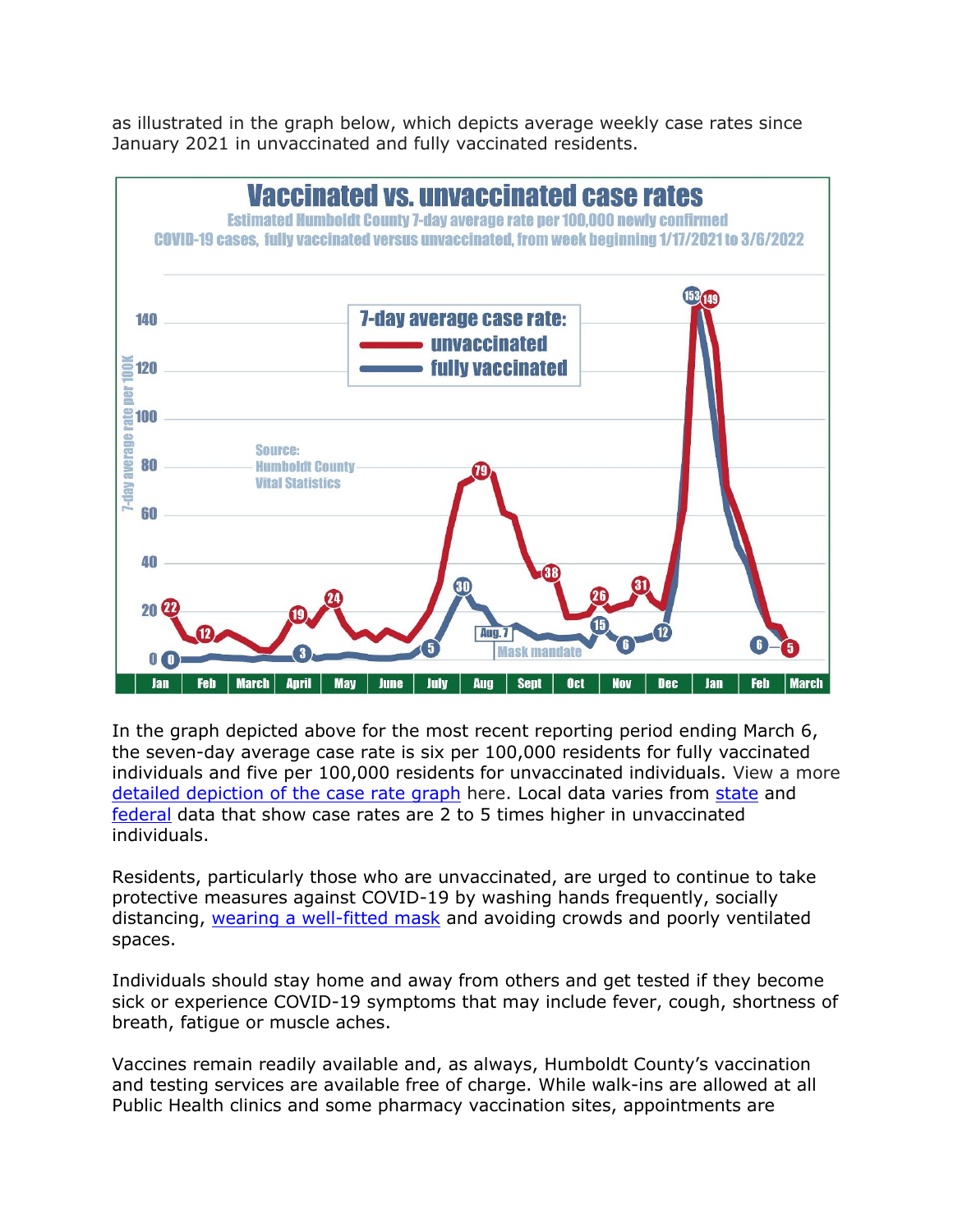recommended for all vaccinations and are the best way to ensure a shot is available during your visit. Appointments can be made at [MyTurn.ca.gov.](https://myturn.ca.gov/)

Vaccines, including boosters, are available at local pharmacies. To check the availability of a specific vaccine, visit the [vaccines.gov](https://www.vaccines.gov/search/) page, or text your ZIP code to 438829 to locate a nearby pharmacy offering vaccines.

See the schedule below for specific Public Health vaccination and testing clinic dates, times, locations and available services. Questions about clinic services can be directed to the Joint Information Center at 1-707-441-5000.

#### **Eureka — Wednesday, March 16, 2:30 to 8 p.m.**

Humboldt County Office of Education Sequoia Conference Center (901 Myrtle Ave.) Ages 5 and older Pfizer/Johnson & Johnson/Moderna PCR and rapid testing available on a first-come first-served basis Appointments for vaccinations recommended.

#### **Fortuna — Thursday, March 17, 9:30 a.m. to 3:30 p.m.**

Fortuna Veterans Hall (1426 Main St.) Ages 5 and older Pfizer/Johnson & Johnson/Moderna PCR and rapid testing available on a first-come first-served basis Appointments for vaccinations recommended.

## **Eureka — Friday, March 18, 1 p.m. to 8 p.m.**

Wharfinger Building (1 Marina Way) Ages 5 and older Pfizer/Johnson & Johnson/Moderna PCR and rapid testing available on a first-come first-served basis Appointments for vaccinations recommended.

#### **Redway — Saturday, March 19, 10 a.m. to 4 p.m.**

Healy Senior Center (456 Briceland Road) Ages 5 and older Pfizer/Johnson & Johnson/Moderna PCR and rapid testing available on a first-come first-served basis Appointments for vaccinations recommended.

# **Eureka — Monday, March 21, 9 a.m. to 3:30 p.m. Closed from noon to 1**

**p.m.**

Public Health Main Office (529 I St.) Ages 12 and older Pfizer/Johnson & Johnson/Moderna No testing available \$25 gift card for adults receiving a first or second dose Appointments recommended.